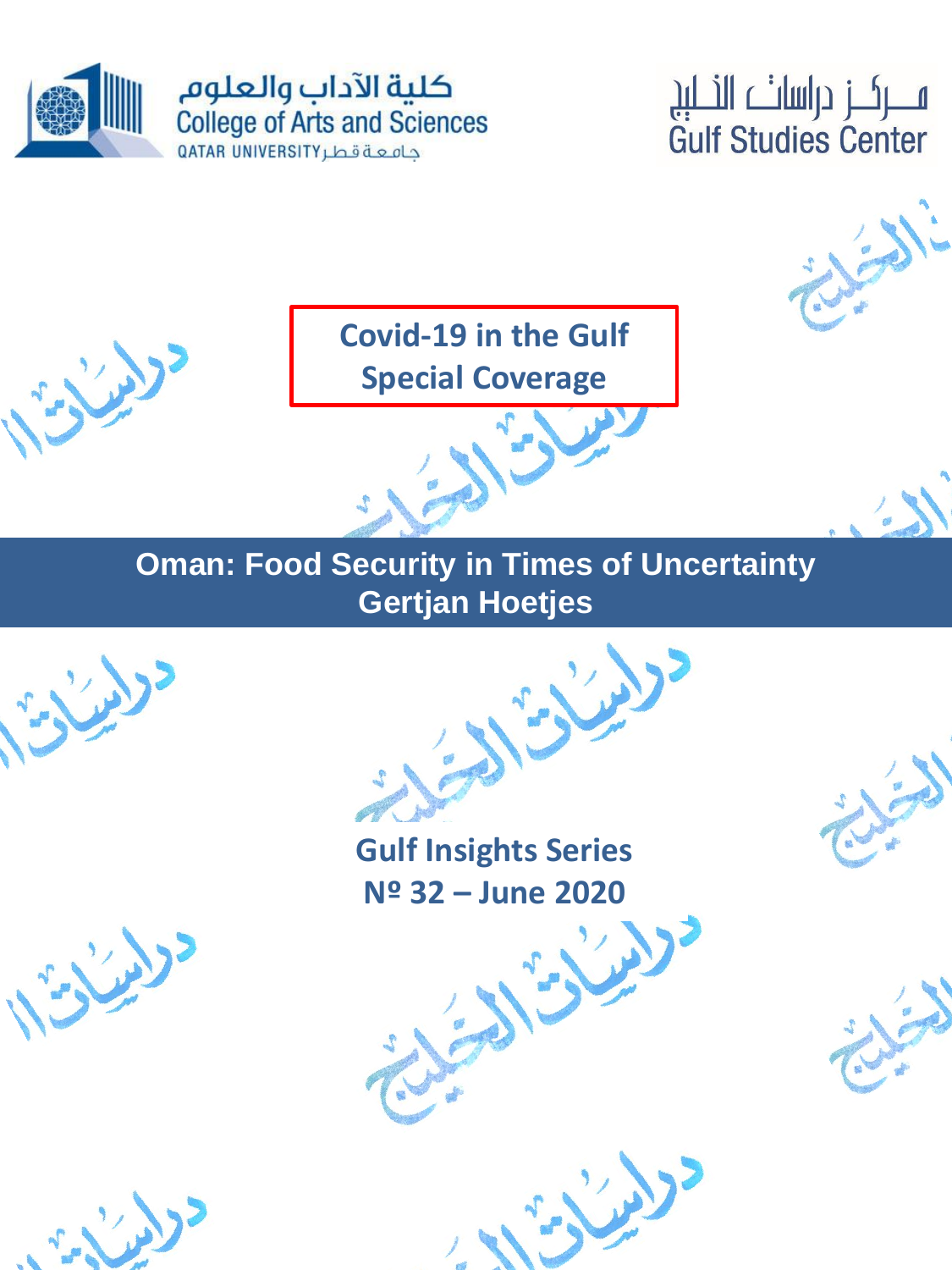# **Oman: Food Security in Times of Uncertainty Gertjan Hoetjes**

#### *Introduction*

The first months of the reign of [the new Omani Sultan Haitham bin](https://www.theguardian.com/world/2020/jan/11/sultan-of-oman-dies-state-media-announces)  [Tariq al-Said](https://www.theguardian.com/world/2020/jan/11/sultan-of-oman-dies-state-media-announces) have been far from an easy ride. The drop in oil prices as a result of the [oil price war](https://www.mei.edu/publications/can-saudi-arabia-win-oil-price-war) between Saudi Arabia and Russia are projected to further widen Oman's annual [fiscal](https://www.reuters.com/article/oman-economy-budget-idUSL8N2BA0SV)  [budget](https://www.reuters.com/article/oman-economy-budget-idUSL8N2BA0SV) deficit to over 17% of GDP according to [estimates](http://pubdocs.worldbank.org/en/124071554825491319/mpo-omn.pdf) of the World Bank. Meanwhile, the economic impact of the outbreak of the Covid-19 pandemic had led to the country's central bank adopting a \$20 bn stimulus package that [will weaken the credit](https://www.reuters.com/article/health-coronavirus-oman-banks-idUSL8N2BG6U6)  [profiles of Omani banks.](https://www.reuters.com/article/health-coronavirus-oman-banks-idUSL8N2BG6U6) The double crisis of declining global oil prices and the implications of the Covid-19 pandemic will impact the [country's](https://oxfordbusinessgroup.com/overview/cultivating-sustainability-initiatives-look-increase-food-security-boosting-domestic-produce-and)  [strategy](https://oxfordbusinessgroup.com/overview/cultivating-sustainability-initiatives-look-increase-food-security-boosting-domestic-produce-and) on food security as well, but consequences are likely only to be felt in the long-term because of the investments the Omani government from 2008 onwards has made to ensure the availability and affordability of food at all times.

## *The Concept of Food Security*

Food security is a contested concept and policies approaches towards it differ in terms of the role of the state, commercial sector, producers and consumers to achieve it. In its [latest](http://www.fao.org/3/ca5162en/ca5162en.pdf)  [report](http://www.fao.org/3/ca5162en/ca5162en.pdf) on the subject, the Food and Agricultural Organisation (FAO) of the UN has defined it as 'a situation that exists when all people at all times have physical, social and economic access to sufficient, safe and nutritious food to meet dietary needs and food preferences for an active and healthy

life.' [This definition was introduced in](http://www.fao.org/3/y4671e/y4671e06.htm#fn31)  [2001,](http://www.fao.org/3/y4671e/y4671e06.htm#fn31) when the FAO report ['The State](http://www.fao.org/3/y1500e/y1500e00.htm)  [of Food Insecurity in the World 2001'](http://www.fao.org/3/y1500e/y1500e00.htm) was published.

[According to Tim Lang and David](https://rgs-ibg.onlinelibrary.wiley.com/doi/full/10.1111/j.1475-4959.2012.00480.x)  [Barling,](https://rgs-ibg.onlinelibrary.wiley.com/doi/full/10.1111/j.1475-4959.2012.00480.x) two British experts on food policy, this consumer-centred conceptualisation of food security has encouraged a productionist policy paradigm in which food production is increased through better management of land, technological improvements and capital investment to reduce prices and make food more accessible and affordable for consumers. However, both authors argue that this paradigm does not take into account the power and influence of retailers and traders, changes in consumer demands, [the](https://onlinelibrary.wiley.com/doi/abs/10.1111/j.1471-0366.2009.00249.x)  [vulnerability of the global food](https://onlinelibrary.wiley.com/doi/abs/10.1111/j.1471-0366.2009.00249.x)  [commodity market to financial](https://onlinelibrary.wiley.com/doi/abs/10.1111/j.1471-0366.2009.00249.x)  [speculation](https://onlinelibrary.wiley.com/doi/abs/10.1111/j.1471-0366.2009.00249.x) and the implications of food production, distribution and consumption on the environment.

The weaknesses of this productionist policy paradigm became visible between 2006 and 2008, when price hikes of major food commodities such as wheat, rice, maize and soya pushed [130 million to 150 million people](https://www.un.org/esa/socdev/rwss/docs/2011/chapter4.pdf) into poverty. As a major food importer, these global food price hikes as well as [the 2010 global food crisis](https://www.scientificamerican.com/article/climate-change-and-rising-food-prices-heightened-arab-spring/) increased attention of the Omani government to the subject of food security. In January 2011, Muscat was even the setting of a [protest](http://www.arabianbusiness.com/oman-protestors-call-for-fight-against-corruption--374524.html) by citizens against corruption and the high food prices in the country, a demonstration that preceded [the](https://mepc.org/oman-forgotten-corner-arab-spring) [countrywide protests in the context of](https://mepc.org/oman-forgotten-corner-arab-spring)  the [Arab Uprisings](https://mepc.org/oman-forgotten-corner-arab-spring) that would emerge a month later.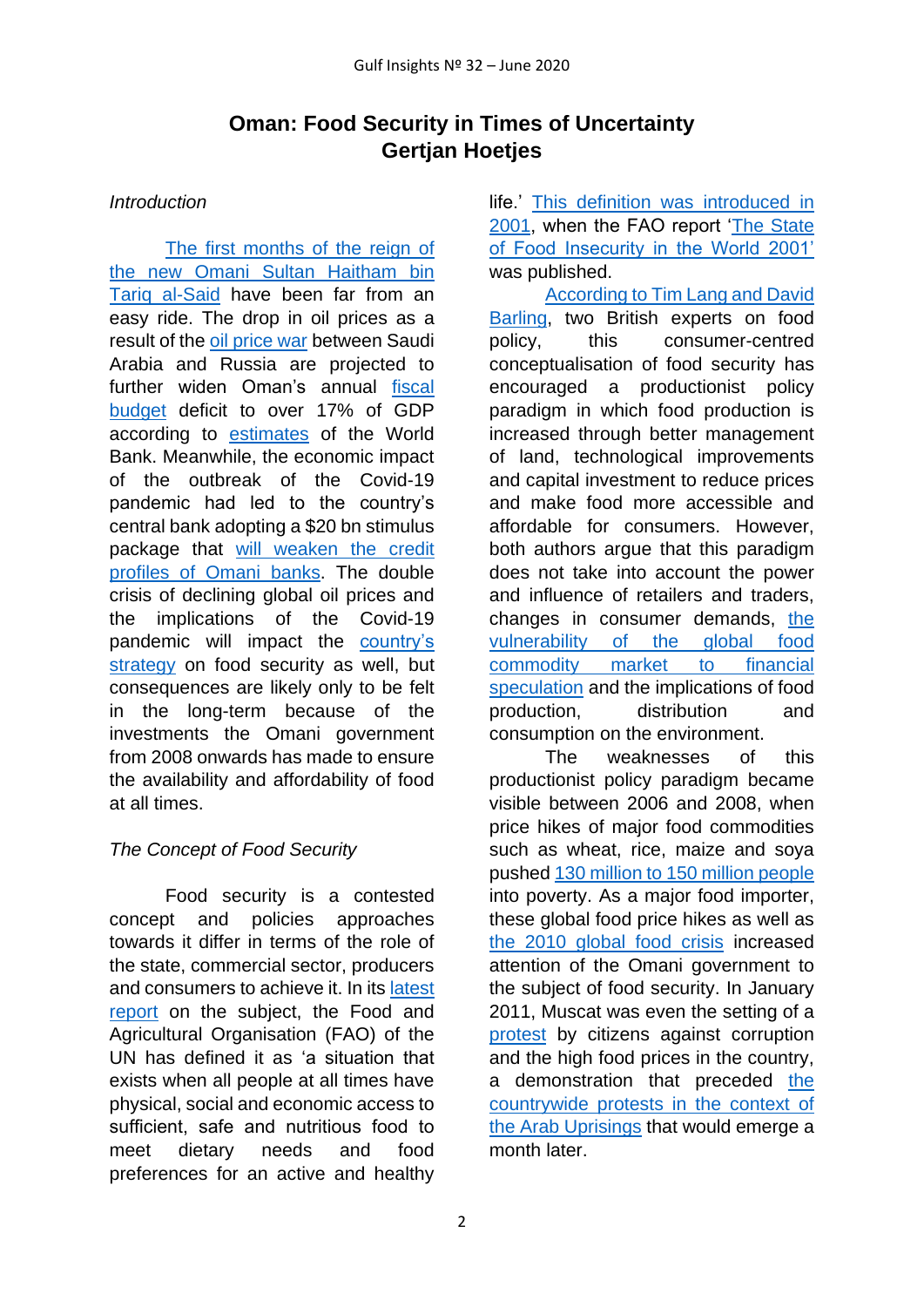#### *Challenges to Food Security in Oman*

As the protest illustrated, the affordability of food has been an issue of concern among Omani citizens. As a result of its arid climate, the salinity of the country's soil and water scarcity, there are restrictions to the number of products that are [commercially viable](https://oxfordbusinessgroup.com/overview/growing-green-strategic-investments-promising-sector-boost-self-sufficiency-and-exports) to produce. Over the years, problems have deteriorated as a result of [over](https://cph.world/2017/03/13/environmentally-friendly-desalination-techniques-for-omani-farmers-small-scale-plants/)[pumping,](https://cph.world/2017/03/13/environmentally-friendly-desalination-techniques-for-omani-farmers-small-scale-plants/) which has enhanced the salinity of groundwater and even resulted in some agricultural lands becoming unsuitable for cultivation. Simultaneously, farming has not been a profitable business, as large segments of Omani farmers live below the poverty line, as they are [struggling to sell their](https://www.thenational.ae/world/mena/omani-farmers-struggle-to-sell-not-grow-their-produce-1.581883)  [products to retailers](https://www.thenational.ae/world/mena/omani-farmers-struggle-to-sell-not-grow-their-produce-1.581883) and [often lack](https://www.omanobserver.om/omani-farmers-need-urgent-lifeline/)  [access to finance for their operations.](https://www.omanobserver.om/omani-farmers-need-urgent-lifeline/) As a result, the number of farmers has significantly decreased since the 1970s, reducing self-sufficiency in wheat and livestock production making Oman largely depended on the world food markets to satisfy domestic demand. This makes the country vulnerable to external supply shocks, such as the ones that occurred from 2006 to 2008 and in 2010.

## *Food Security Policies in Oman*

The vulnerability of Oman's food security has led to the initiation of new policies to address them. During the food price rises between 2006 and 2008 the Omani government [fixed the price of](http://downloads.hindawi.com/archive/2014/581638.pdf)  [certain wheat, sugar and rice](http://downloads.hindawi.com/archive/2014/581638.pdf) products. A [national committee for food security](http://www.futuredirections.org.au/publication/the-sultanate-of-oman-food-and-water-security-to-2025/,) was established to draft a strategy to prevent a repeat of large price increases, which culminated in the construction of [50 new warehouses](http://country.eiu.com/article.aspx?articleid=1597510944) to store rice, sugar and wheat. Simultaneously, subsidies were

provided to small farmers for [farming](https://www.thenational.ae/world/mena/omani-farmers-struggle-to-sell-not-grow-their-produce-1.581883)  [equipment, fertilisers and seeds.](https://www.thenational.ae/world/mena/omani-farmers-struggle-to-sell-not-grow-their-produce-1.581883)

The public displays of dissatisfaction about rising food prices in 2011 made food security again a priority. Since 2012, an integrated approach that encompasses the entire food supply chain in Oman has been developed to enhance domestic food production in Oman. It particularly targets the growth of the country's livestock sectors and fishery sector to facilitate the growing consumption of meat, diary products and fish in Oman and the wider region. Central to this has been the support for the development of [agribusiness i](http://extwprlegs1.fao.org/docs/pdf/oma174263.pdf)n order to improve the quality of Omani products and make them competitive at a regional level.

The main vehicle for the development of an agri-business sector in Oman has been the [Oman Food](https://omanfood.om/)  [Investment Company](https://omanfood.om/) (OFIC), which since its founding in 2012 has launched four mega-projects worth OMR 270 million (\$700 million) to boost the country's [self-sufficiency in](https://timesofoman.com/article/103505/Business/Retail/Food-consumption-in-Oman-to-grow-at-45-per-cent-to-39m-tonnes-in-2021) red meat, [poultry and diary.](https://timesofoman.com/article/103505/Business/Retail/Food-consumption-in-Oman-to-grow-at-45-per-cent-to-39m-tonnes-in-2021) In 2015, this Government Owned Enterprise (GOE) also [gained control of leading food](https://oxfordbusinessgroup.com/overview/under-surface-maintaining-high-level-food-self-sufficiency-supported-investment-agri-business)  [operators](https://oxfordbusinessgroup.com/overview/under-surface-maintaining-high-level-food-self-sufficiency-supported-investment-agri-business) such as Oman Flour Mills Company, Oman Fisheries and Oman National Livestock Development, further enhancing concentration and centralisation within the food industry in Oman. The OFIC aims to further extend its impact on other elements of the food value chain, with plans to expands into [food logistics services a](https://www.omanobserver.om/major-food-logistics-project-on-anvil-in-oman/)nd to establish a [fruit and vegetable marketing outfit](https://www.omanobserver.om/oman-food-unveils-ambitious-marketing-logistics-strategies/) to support Omani farmers.

With this strategy, Oman partly emulates the food security policies of Saudi Arabia and the UAE, which as described in [Adam Hanieh's latest](https://www.cambridge.org/core/books/money-markets-and-monarchies/BC04CB4102C5394A8C1F3EADEFD6E988) book have given large agribusiness conglomerates such as for example Al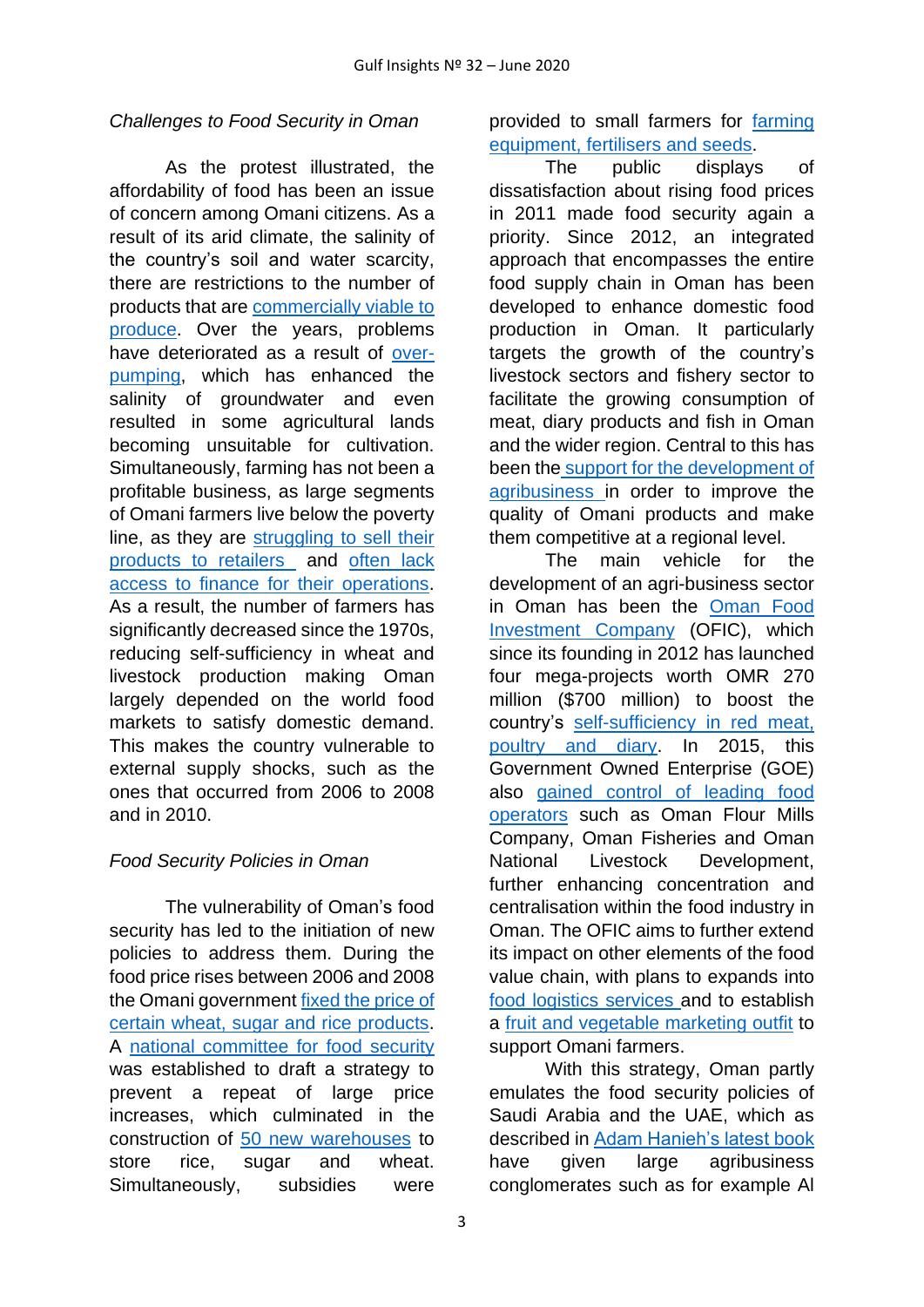Dahra and Al Rajhi Group a central position in their strategy to enhance food security. Similar to both countries, investments are also directed towards improving food logistics, with ambitious plan to turn Oman into a food hub. A key role within this is played by the [Khazean](https://timesofoman.com/article/3014083/oman/khazaen-expected-to-boost-direct-imports-food-security-in-oman)  [Economic City, which comprises a food](https://timesofoman.com/article/3014083/oman/khazaen-expected-to-boost-direct-imports-food-security-in-oman)  [cluster project](https://timesofoman.com/article/3014083/oman/khazaen-expected-to-boost-direct-imports-food-security-in-oman) that includes a fruits and vegetables market for wholesale trade.

Aside from enhancing food selfsufficiency, these investments are also encouraged by [Tanfeedh,](https://www.scp.gov.om/PDF/TANFEEDH%20HAND%20BOOK%202017English.pdf) the national program that aims to stimulate economic diversification in Oman. Agriculture and fisheries have been selected as priority sectors within this programme, as it seeks to [enhance](https://oxfordbusinessgroup.com/overview/under-surface-maintaining-high-level-food-self-sufficiency-supported-investment-agri-business) [production in both sectors to boost](https://oxfordbusinessgroup.com/overview/under-surface-maintaining-high-level-food-self-sufficiency-supported-investment-agri-business)  exports and establish new [value-added](https://oxfordbusinessgroup.com/overview/under-surface-maintaining-high-level-food-self-sufficiency-supported-investment-agri-business)  [industries](https://oxfordbusinessgroup.com/overview/under-surface-maintaining-high-level-food-self-sufficiency-supported-investment-agri-business) that can provide employment to the national population and enhance foreign exchange earnings. Particularly the fishery sector is regarded as a [major](http://www.fao.org/fishery/facp/OMN/en)  [area of growth](http://www.fao.org/fishery/facp/OMN/en) and export. A [commercial fleet-](https://timesofoman.com/article/1676410/Oman/17-farm-fisheries-projects-to-boost-Omans-food-security%3e)line is developed in a sector that is still dominated by traditional fishing, while simultaneously the country's [aquaculture industry is](https://timesofoman.com/article/1676410/Oman/17-farm-fisheries-projects-to-boost-Omans-food-security%3e)  [expanded.](https://timesofoman.com/article/1676410/Oman/17-farm-fisheries-projects-to-boost-Omans-food-security%3e)

## *Food Policies in Oman and the threat of the 'Double Crisis'*

The measures taken from 2008 onwards to enhance the affordability and availability of food have been effective in staving off any direct challenge to Oman's food security. As recent figures of the [National Centre for](https://www.ncsi.gov.om/Elibrary/LibraryContentDoc/bar_MBS_22_May20_bca2127f-80f6-4258-aa0f-a6e0de395941.pdf)  [Statistics and Information indicate,](https://www.ncsi.gov.om/Elibrary/LibraryContentDoc/bar_MBS_22_May20_bca2127f-80f6-4258-aa0f-a6e0de395941.pdf) food prices have remained affordable in Oman during the Covid-19 pandemic, while the government ensured the availability of food through [additional](https://timesofoman.com/article/3013800/oman/government/oman-imports-over-150-agricultural-consignments)  [agricultural consignments in April](https://timesofoman.com/article/3013800/oman/government/oman-imports-over-150-agricultural-consignments) and set funds aside to ensure food supply.

However, the challenges posed by the current crisis to food security are mainly long-term. As indicated by a [recent](http://www.fao.org/3/ca8430en/CA8430EN.pdf) [analysis of the FAO](http://www.fao.org/3/ca8430en/CA8430EN.pdf) on the impact of Covid-19, capital intensive systems such as the emerging agribusiness industry in Oman are more exposed to disruptions in credit markets. These disruptions could increase borrowing rates to develop this industry and inhibit the financing of the projected improvements in the logistical supply chain.

Meanwhile, the double crisis also jeopardises the central role the government has played in fostering production and ensuring the affordability of food since 2008. The loss of government revenue due to the decline in global oil prices has led to government [calls for further cuts in](https://www.arabnews.com/node/1644196/middle-east)  [public expenditure](https://www.arabnews.com/node/1644196/middle-east) to control the fiscal deficit. This poses risks to government investments into the development of the food industry in Oman, while budget cuts could also further jeopardise ability of the government to ensure the affordability of food. The government already slashed subsidies on food items in [2017](https://timesofoman.com/article/117984/oman/oman-government-slashes-spending-on-subsidies-by-more-than-half-a-billion-rials%3e) and [2015.](ttps://gulfnews.com/world/gulf/oman/oman-cuts-subsidy-spending-by-48-in-2015-1.1540377) Meanwhile, in the long run the precarious public finances also increase [the pressure on the](https://www.arabianbusiness.com/politics-economics/444517-fitch-joins-chorus-of-alarm-over-omans-deficit-funding-risks)  [country's official foreign exchange](https://www.arabianbusiness.com/politics-economics/444517-fitch-joins-chorus-of-alarm-over-omans-deficit-funding-risks)  [reserves](https://www.arabianbusiness.com/politics-economics/444517-fitch-joins-chorus-of-alarm-over-omans-deficit-funding-risks) that have been central to the country's currency peg with the Dollar that has been crucial in safeguarding the country against the impact of huge currency fluctuations on food imports.

## **About the author**

Dr. Gertian Hoeties is a lecturer in the Middle East Studies department at the University of Groningen in the Netherlands. He recently obtained his doctoral degree in Middle East Politics from the University of Exeter. His main